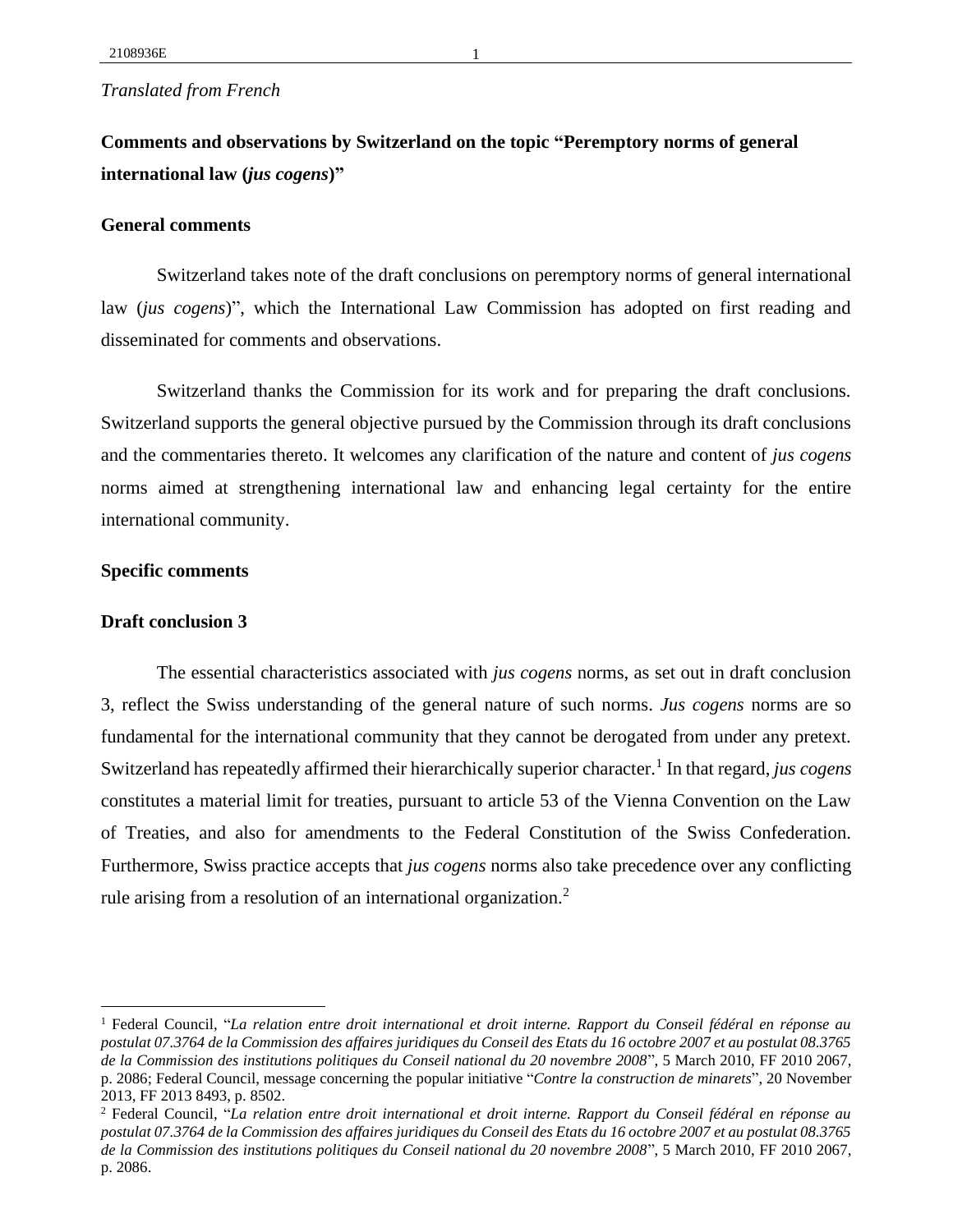Swiss jurisprudence has upheld universal applicability, or the fact that *jus cogens* norms are binding on all subjects of international law.<sup>3</sup>

While there is no doubt that *jus cogens* norms are intended to reflect and protect the fundamental values of the international community, the French version should perhaps refer to "*des valeurs fondamentales*" rather than "*les valeurs fondamentales*", in order to more closely reflect the English version.

#### **Draft conclusion 5**

With regard to draft conclusion 5, paragraph 2, Swiss practice accepts that a treaty provision stipulating that certain rights or obligations are non-derogable is an indicator of an absolute norm. Such indicators might include, for example, provisions prohibiting States parties from concluding contradictory treaties, prohibiting the suspension of certain treaty provisions owing to a state of emergency or prohibiting reservations.<sup>4</sup>

## **Draft conclusion 16**

Draft conclusion 16, according to which decisions of international organizations that would otherwise have binding effect do not create obligations under international law that are in conflict with a peremptory norm, is in line with the Swiss understanding of *jus cogens*. This legal consequence follows naturally from the hierarchical superiority of *jus cogens* norms set out in draft conclusion 3. The relevant case law of the Federal Supreme Court of Switzerland confirms that decisions of international organizations are binding on Switzerland insofar as they do not violate peremptory norms of international law (*jus cogens*).<sup>5</sup>

# **Draft conclusion 17**

Switzerland suggests that the French version of draft conclusion 17, paragraph 1, be reworded, since the literal translation, "*dans lesquelles tous les États ont un intérêt juridique*", does not seem appropriate in French. It should be made clear that States have a legal interest in respect for *jus cogens* norms, and that those norms give rise to obligations *erga omnes* by virtue of their fundamental and peremptory character.

<sup>3</sup> *Nada v. SECO*, ATF 133 II 450, recital 7.

<sup>&</sup>lt;sup>4</sup> Ibid., recital 7.1.

<sup>&</sup>lt;sup>5</sup> Ibid., recital 7; Judgment 1A.48/2007 (of the Federal Supreme Court) of 22 April 2008, recital 5.4.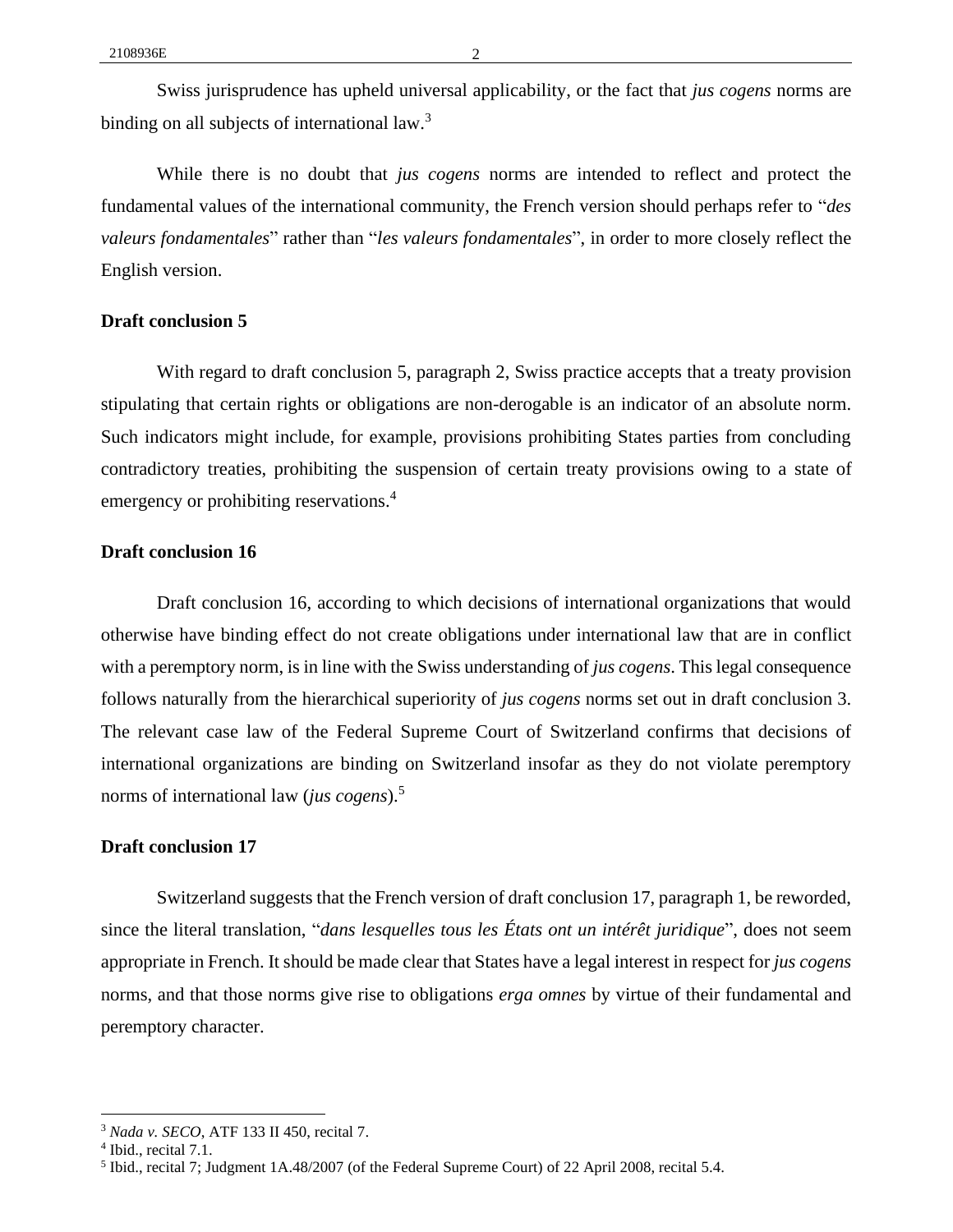#### **Draft conclusion 23 and annex**

Switzerland welcomes the creative solution found by the Special Rapporteur with regard to draft conclusion 23 and the annex to the draft conclusions. Switzerland appreciates the inclusion of a general provision, in draft conclusion 23, to the effect that the non-exhaustive list does not preclude a broader understanding of *jus cogens*. It wishes to reaffirm that the non-exhaustive list of peremptory norms of general international law (*jus cogens*) is useful. Switzerland proposes that the existence of abundant State practice relating to a broader understanding be mentioned in the commentary.

The norms included in the annex are of fundamental importance to the international community and to Switzerland.

Switzerland strongly supports the inclusion of the fundamental rules of international humanitarian law in the non-exhaustive list of *jus cogens* norms. A considerable number of rules of international humanitarian law are of a fundamental character. This position is supported by the jurisprudence of international and national courts,<sup>7</sup> and is also reflected in the practice of Switzerland.<sup>8</sup>

<sup>6</sup> For example, in the *Kupreškić* case, the Trial Chamber of the International Tribunal for the Former Yugoslavia stated that "most norms of international humanitarian law", including in particular "those prohibiting war crimes … are also peremptory norms of international law or *jus cogens*, i.e. of a non-derogable and overriding character" (*Prosecutor v. Zoran Kupreškić et al., Case No. IT-95-16-T, Judgment, Judicial Reports 2000*, para. 520). In the *Tadić* case, the Appeals Chamber of the Tribunal, when determining the applicable rules of international law, held that the Tribunal was able to apply any treaty which was "not in conflict with or derogating from peremptory norms of international law, as are most customary rules of international humanitarian law" (International Tribunal for the Former Yugoslavia, Appeals Chamber, *Prosecutor v. Dušan Tadić et al., Case No. IT-94-1, Decision on the Defence Motion for Interlocutory Appeal on Jurisdiction*, 2 October 1995, *Judicial Reports 1994–1995*, para. 143). See also International Court of Justice, *Legality of the Threat or Use of Nuclear Weapons, Advisory Opinion*, *I.C.J Reports 1996,* para. 79 ("a great many rules of humanitarian law applicable in armed conflict ... constitute intransgressible principles of international customary law"). 7 In the *Agent Orange Product Liability Litigation* case, a United States district court held that the rules against torture, war crimes and genocide were *jus cogens* (United States District Court for the Eastern District of New York, Judgment of 28 March 2005, para. 136). Furthermore, the Supreme Court of Argentina has held that the prohibition of war crimes, and the non-applicability of any statute of limitations to such crimes, were *jus cogens* (Supreme Court of Argentina, *Arancibia Clavel, Enrique Lautaro s/ homicidio calificado y asociación ilícita y otros, Case No. 259, Judgment of 24 August 2004*). The Constitutional Court of Colombia has also held that rules of humanitarian law "are binding on States and all parties in armed conflict, even if they have not approved the respective treaties, because [of their] peremptoriness" (Judgment No. C-225/95 of the Constitutional Court of Colombia). The Federal Criminal Court of Switzerland has held that the prohibition of war crimes is part of *jus cogens* (Judgment TPF 2012 97 (BB 2011.140) of 25 July 2012, recitals 5.4.3 and 5.3.5).

<sup>8</sup> Judgment TPF 2012 97 (BB 2011.140) of 25 July 2012, recitals 5.4.3 and 5.3.5; Federal Council, "*Clarifier la relation entre le droit international et le droit interne – Rapport du Conseil fédéral en exécution du postulat 13.3805*", 12 June 2015, p. 13; Federal Council, message concerning the initiative "*Pour le renvoi effectif des étrangers criminels (initiative de mise en œuvre)*", 20 November 2013, FF 2013 8493, p. 8502; Federal Council, "*Rapport additionnel du Conseil fédéral au rapport du 5 mars 2010 sur la relation entre droit international et droit interne*", 30 March 2011, p. 3412; Federal Council, "*La relation entre droit international et droit interne. Rapport du Conseil fédéral en réponse au postulat 07.3764 de la Commission des affaires juridiques du Conseil des Etats du 16 octobre 2007 et au postulat 08.3765 de la Commission des institutions politiques du Conseil national du 20 novembre 2008*", 5 March 2010, FF 2010 2067, pp. 2086 and 2116; Federal Council, message concerning the popular initiative "*Contre la construction de minarets*", 27 August 2008, FF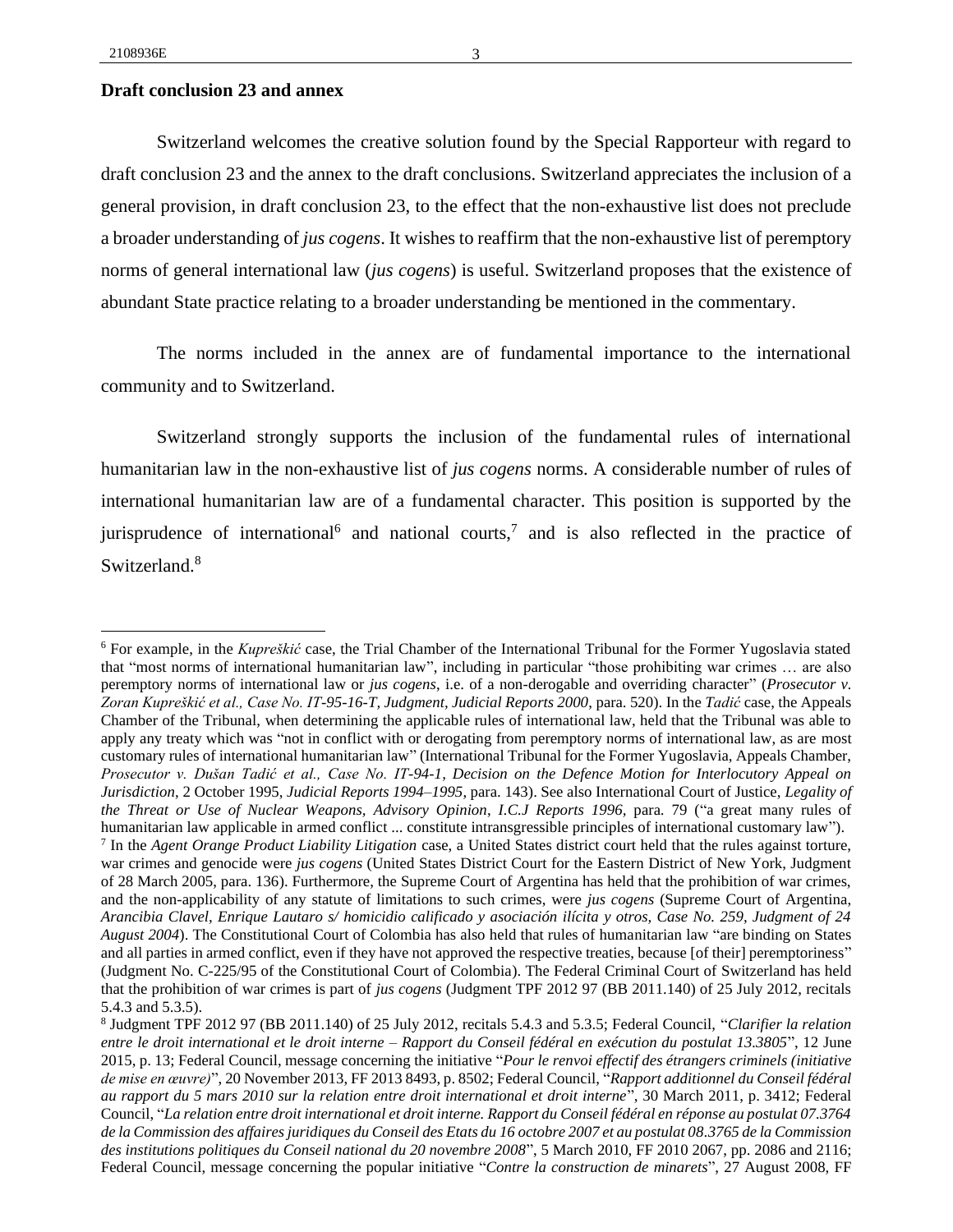There is a difference in the terminology used in the French version of the annex ("*règles fondamentales du droit international humanitaire*" and the English version ("basic rules of international humanitarian law"). Switzerland is of the view that the wording in the English version is too restrictive and encourages the Commission to address the difference by amending the English to read "fundamental rules of international humanitarian law". This wording is the most closely aligned with the jurisprudence of the International Court of Justice, which the Commission uses as the grounds for defining the fundamental rules of international humanitarian law as peremptory norms of general international law.<sup>9</sup>

Switzerland has a certain amount of practice on *jus cogens*. The mandatory provisions of international law limit the revision of the Federal Constitution, as expressly provided for in article 139, paragraph 3, article 193, paragraph 4, and article 194, paragraph 2 of the Constitution.<sup>10</sup> It should be noted that the concept of "mandatory provisions of international law" in Swiss national law is broader than the concept enshrined in article 53 of the Vienna Convention on the Law of Treaties. The Swiss understanding encompasses also other norms of international law, including certain guarantees enshrined in the Convention for the Protection of Human Rights and Fundamental Freedoms (article 2, paragraph 1, article 3, article 4, paragraph 1 and article 7 of the Convention) and, in some cases, guarantees of the International Covenant on Civil and Political Rights that must be respected during states of emergency.<sup>11</sup> Consequently, the Swiss understanding of *jus cogens* goes beyond the list in the annex to the draft conclusions.

Switzerland is of the view that, at the very least, the core human rights, with the status of customary law, are part of *jus cogens*. Switzerland has also considered the following principles to be

<sup>2008 6923,</sup> pp. 6929–2930; Federal Council, message 08.034, concerning the amendment of federal laws with a view to the implementation of the Rome Statute of the International Criminal Court, 23 April 2008, FF 2008 3461, p. 3474; Federal Council, message concerning a new federal constitution, 20 November 1996, FF 1997 I 1, pp. 369 and 454.

<sup>9</sup> See paragraph (5) of the commentary to article 40 of the articles on responsibility of States for internationally wrongful acts, referring to *Legality of the Threat or Use of Nuclear Weapons, Advisory Opinion*, *I.C.J Reports 1996*, p. 157, para. 79. In its advisory opinion, the Court States that: "It is undoubtedly because **a great many rules of humanitarian law**  applicable in armed conflict **are so fundamental** to the respect of the human person and 'elementary considerations of humanity' as the Court put it in its Judgment of 9 April 1949 in the Corfu Channel case (*I.C.J. Reports 1949*, p. 22), that the Hague and Geneva Conventions have enjoyed a broad accession. Further **these fundamental rules** are to be observed by all States whether or not they have ratified the conventions that contain them, because they constitute intransgressible principles of international customary law" (emphasis added).

<sup>&</sup>lt;sup>10</sup> Federal Constitution of the Swiss Confederation, RS 101.

<sup>11</sup> Federal Council, "*La relation entre droit international et droit interne. Rapport du Conseil fédéral en réponse au postulat 07.3764 de la Commission des affaires juridiques du Conseil des Etats du 16 octobre 2007 et au postulat 08.3765 de la Commission des institutions politiques du Conseil national du 20 novembre 2008*", 5 March 2010, FF 2010 2067, p. 2115 ff; Federal Council, message concerning the initiative "*Pour le renvoi effectif des étrangers criminels (initiative de mise en œuvre)*", 20 November 2013, FF 2013 8493, p. 8503 ff.